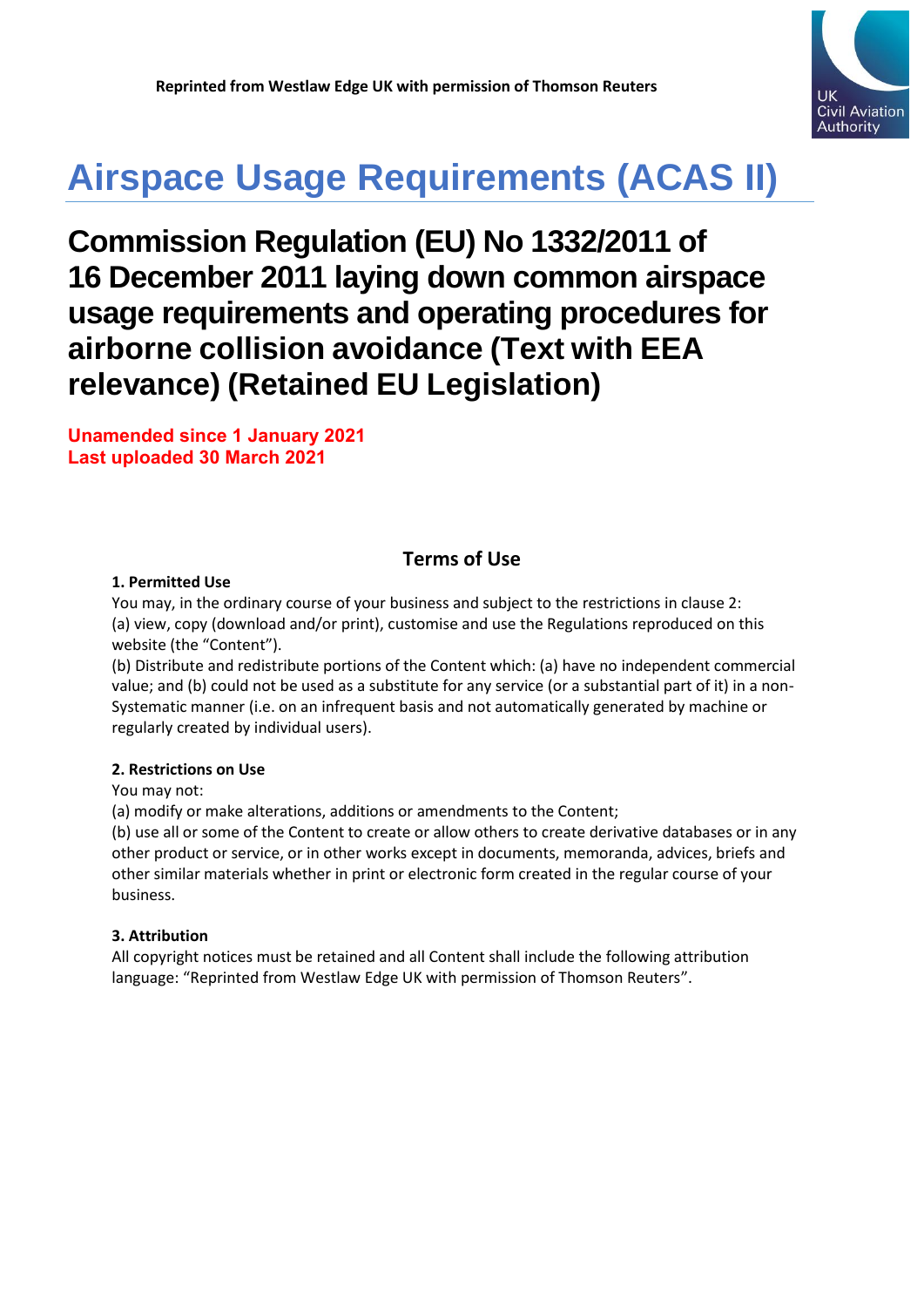**[Commission Regulation \(EU\) No 1332/2011 of 16 December 2011 laying down common airspace](http://uk.westlaw.com/Document/ID305581066A211EB97A3871FB1C5C1F1/View/FullText.html?originationContext=document&transitionType=DocumentItem&vr=3.0&rs=PLUK1.0&contextData=(sc.Search))  [usage requirements and operating procedures for airborne collision avoidance \(Text with EEA](http://uk.westlaw.com/Document/ID305581066A211EB97A3871FB1C5C1F1/View/FullText.html?originationContext=document&transitionType=DocumentItem&vr=3.0&rs=PLUK1.0&contextData=(sc.Search))  [relevance\) \(Retained EU Legislation\)](http://uk.westlaw.com/Document/ID305581066A211EB97A3871FB1C5C1F1/View/FullText.html?originationContext=document&transitionType=DocumentItem&vr=3.0&rs=PLUK1.0&contextData=(sc.Search))**

**Preamble**



#### **Version 1 of 1**

Date not available - Present

**Subjects** Aviation

THE EUROPEAN COMMISSION,

Having regard to the Treaty on the Functioning of the European Union,

Having regard to Regulation (EC) No 216/2008 of the European Parliament and of the Council of 20 February 2008 on common rules in the field of civil aviation and establishing a European Aviation Safety Agency, and repealing Council Directive 91/670/EEC, Regulation (EC) No 1592/2002 and Directive 2004/36/EC<sup>1</sup>, and in particular Articles 8(1), 8(5), and 9(4) thereof,

Whereas:

(1)

Safety requirements should be imposed on operators of aircraft registered in a Member State or registered in a third country and operated by a Union operator, and on operators of aircraft used by a third country operator within the Union.

(2)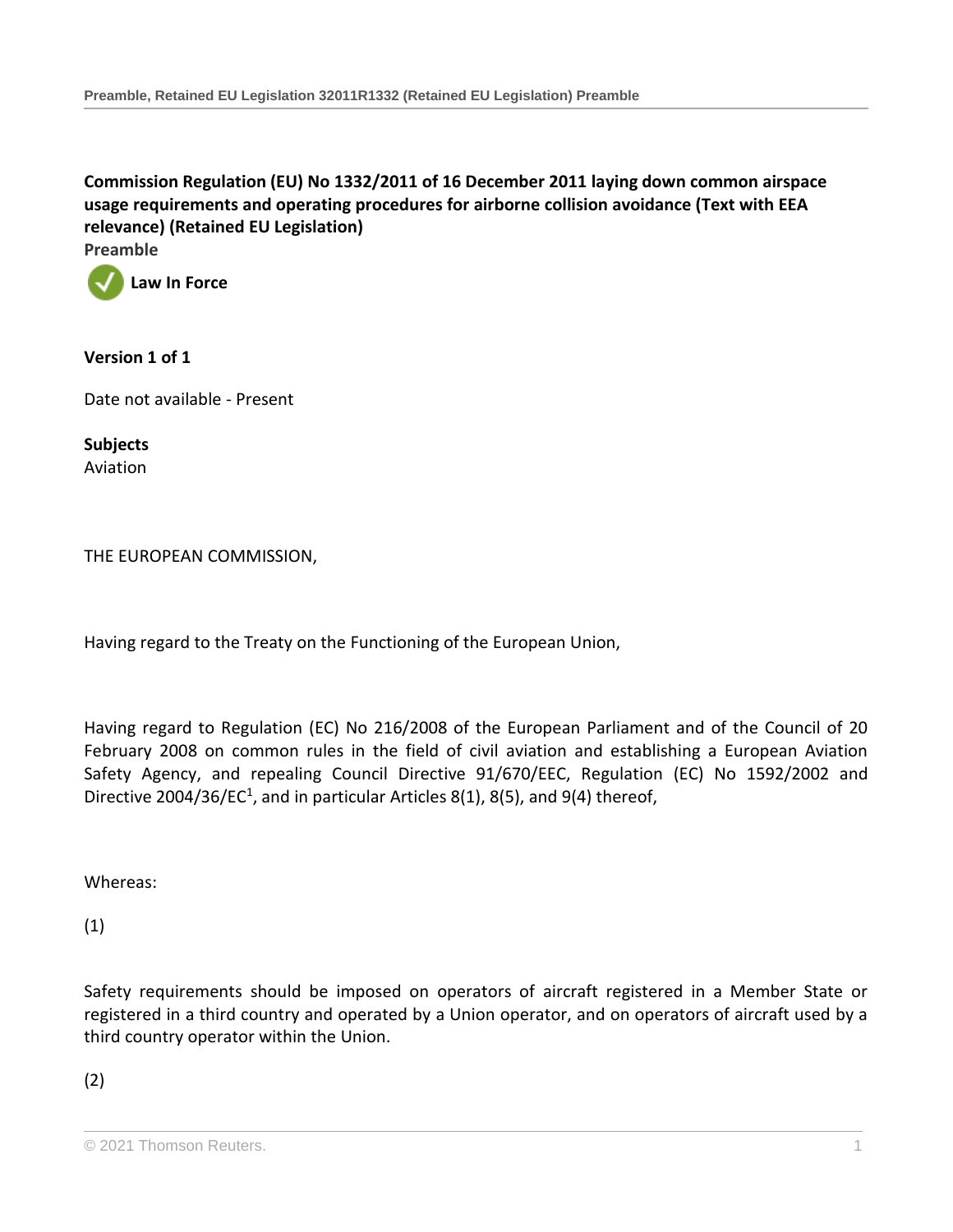Following a series of mid-air encounters in which safety margins have been lost, including accidents in Yaizu (Japan) in 2001 and in Überlingen (Germany) in 2002, the current airborne collision avoidance system software should be upgraded. The studies concluded that with the current airborne collision avoidance system software there is a probability of a mid-air collision risk of  $2.7 \times 10^{-8}$  per flight hour. Therefore the current ACAS II version 7.0 is considered to be of an unacceptable safety risk.

(3)

It is necessary to introduce a new software version of the airborne collision avoidance system (ACAS II) to avoid mid-air collision of all aircraft flying in the airspace covered by Regulation (EC) No 216/2008.

(4)

To ensure the highest possible safety standards, aircraft which do not fall within the scope of the mandatory carriage requirement but were equipped with ACAS II prior to entry into force of this Regulation should install ACAS II containing the latest version of collision avoidance software.

(5)

In order to ensure that the safety benefits associated with the new software version are achieved, all aircraft need to be equipped as soon as practically possible. However, it is necessary to provide a realistic time for the aeronautical industry to adapt to this new Regulation taking into account the availability of new equipment.

(6)

The Agency prepared draft implementing rules and submitted them as an opinion to the Commission in accordance with Article 19(1) of Regulation (EC) No 216/2008.

(7)

The measures provided for in this Regulation are in accordance with the opinion of the European Aviation Safety Agency Committee established by Article 65 of Regulation (EC) No 216/2008,

HAS ADOPTED THIS REGULATION: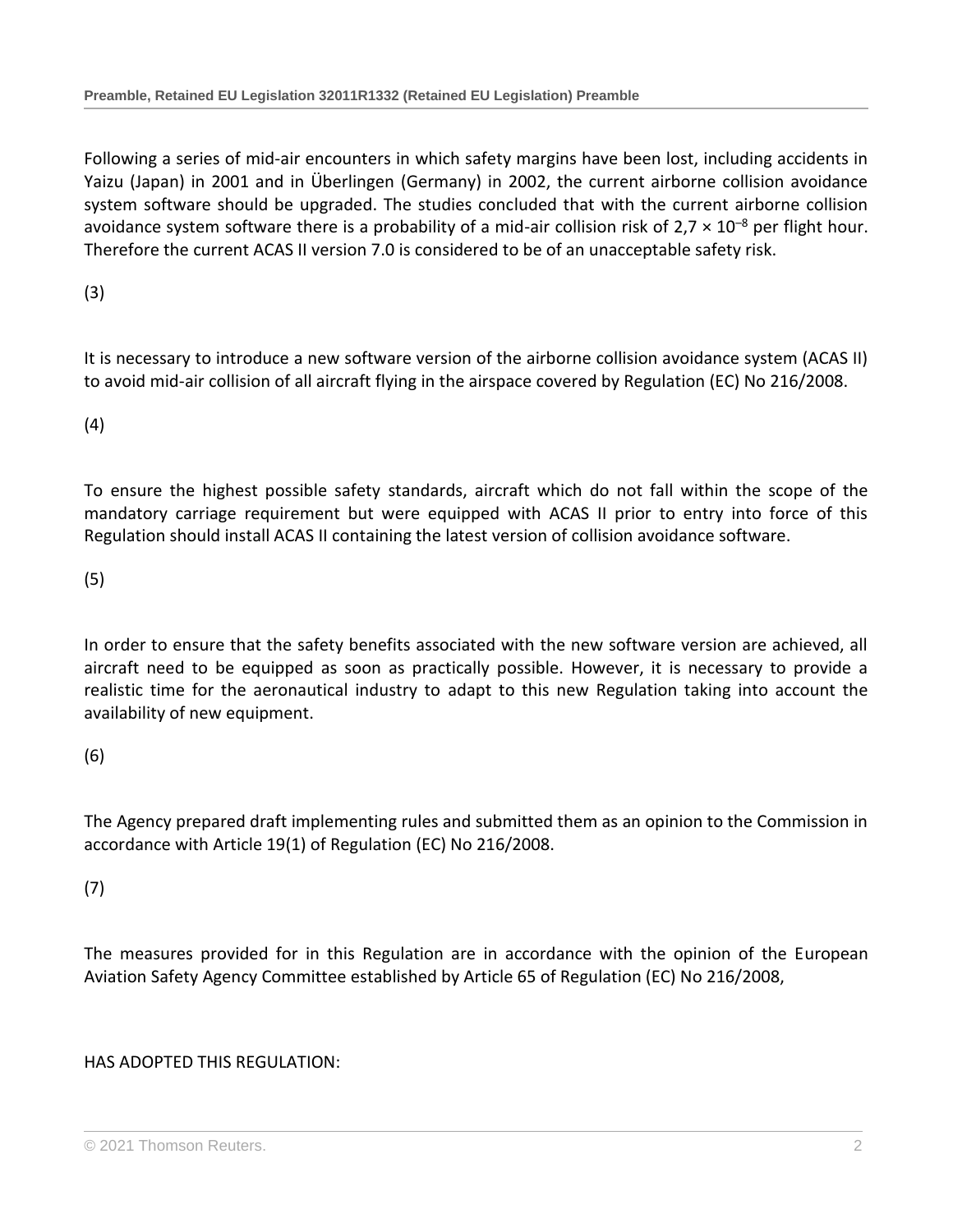**Notes**

1 OJ L 79, 19.3.2008, p. 1.

*Enacting Terms > Preamble*

**Extent**

Preamble United Kingdom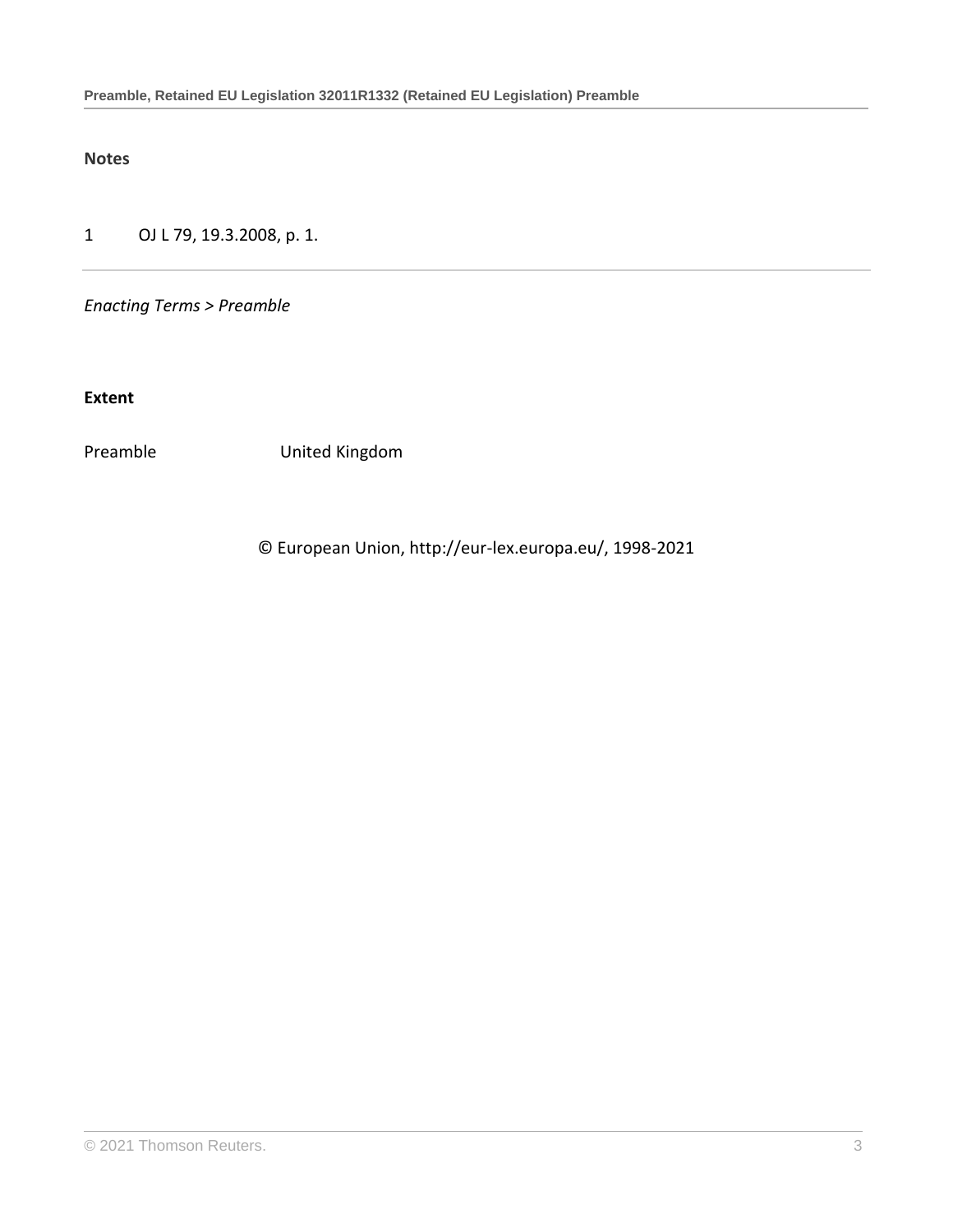**art. 1 Subject matter and scope**



#### **Version 2 of 2**

31 December 2020 - Present

**Subjects** Aviation

**Article 1 Subject matter and scope**

This Regulation lays down common airspace usage requirements and operating procedures for airborne collision avoidance to be fulfilled by:

(a) operators of aircraft referred to under Article 4(1)(b) and (c) of Regulation (EC) No 216/2008 undertaking flights into, within or out of the [United Kingdom]<sup>1</sup>; and

(b) operators of aircraft referred to under Article 4(1)(d) of Regulation (EC) No 216/2008 undertaking flights within the airspace [of the United Kingdom]<sup>2</sup>.

**Notes**

- 1 Word substituted by Civil Aviation (Amendment etc.) (EU Exit) Regulations 2019/687 [Pt 4](http://uk.westlaw.com/Document/I9C18261052B411E99B65B657D25B307F/View/FullText.html?originationContext=document&transitionType=DocumentItem&vr=3.0&rs=PLUK1.0&contextData=(sc.Search))  [reg.8\(2\)\(a\)](http://uk.westlaw.com/Document/I9C18261052B411E99B65B657D25B307F/View/FullText.html?originationContext=document&transitionType=DocumentItem&vr=3.0&rs=PLUK1.0&contextData=(sc.Search)) (December 31, 2020: shall come into force on IP completion day not exit day as specified in 2020 c.1 s.39(1) and Sch.5 para.1)
- 2 Substituted by Civil Aviation (Amendment etc.) (EU Exit) Regulations 2019/687 [Pt 4 reg.8\(2\)\(b\)](http://uk.westlaw.com/Document/I9C18261052B411E99B65B657D25B307F/View/FullText.html?originationContext=document&transitionType=DocumentItem&vr=3.0&rs=PLUK1.0&contextData=(sc.Search)) (December 31, 2020: shall come into force on IP completion day not exit day as specified in 2020 c.1 s.39(1) and Sch.5 para.1)

*Enacting Terms > art. 1 Subject matter and scope*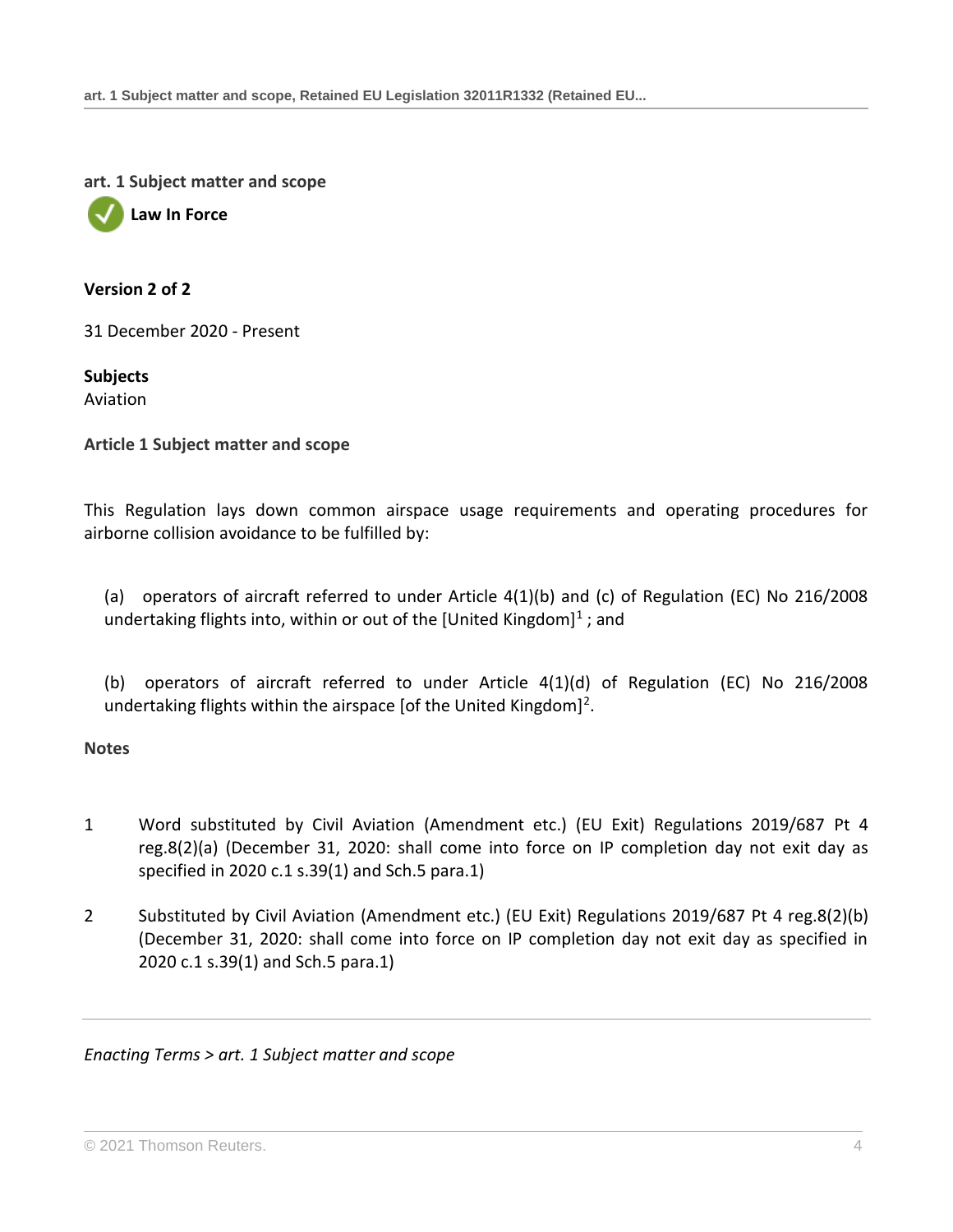# **Extent**

art. 1(a)-(b) United Kingdom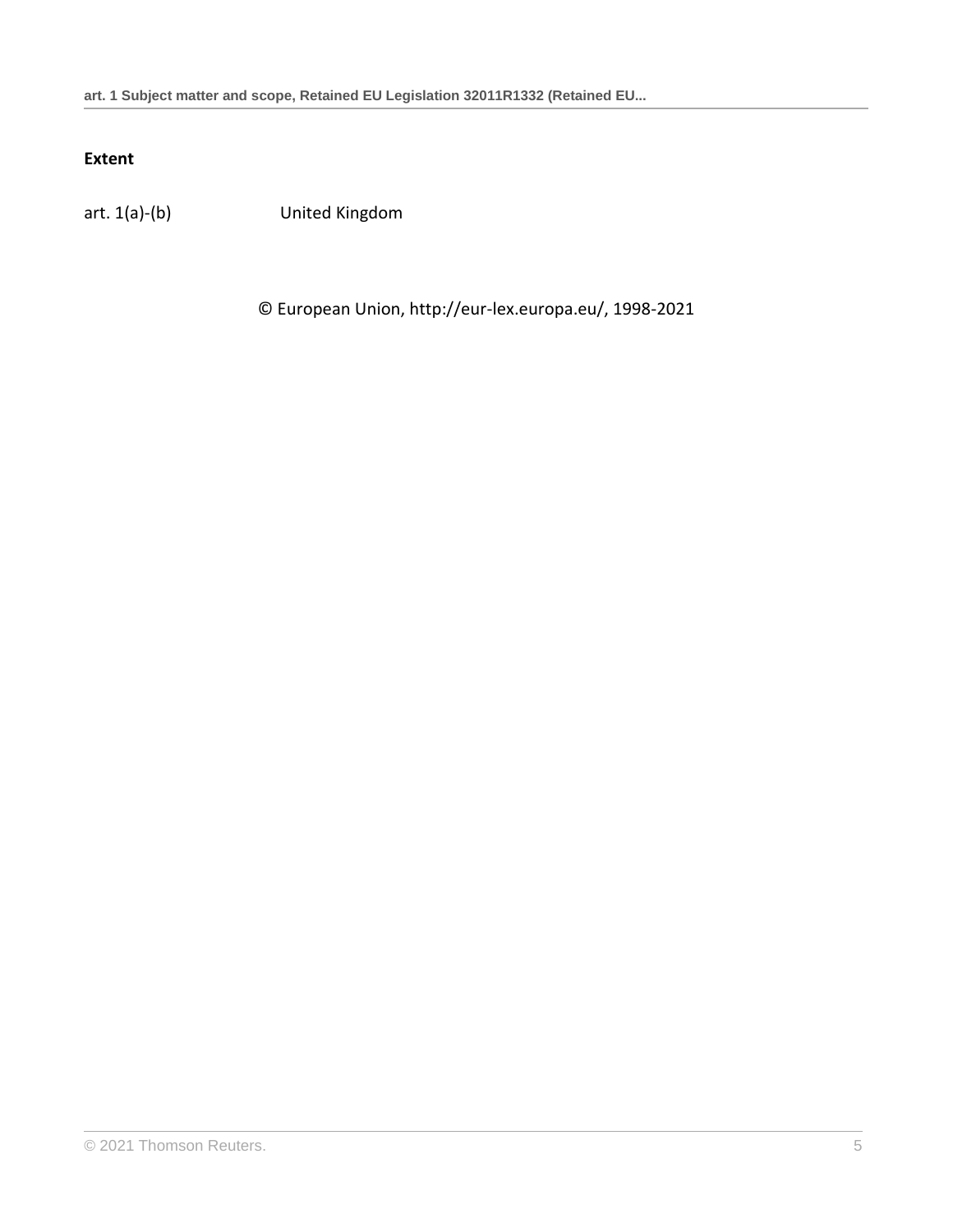**art. 2 Definitions**

**Law In Force**

**Version 1 of 1**

Date not available - Present

**Subjects** Aviation

**Article 2 Definitions**

For the purposes of this Regulation the following definitions shall apply:

(1) *'airborne collision avoidance system (ACAS)'* means an aircraft system based on secondary surveillance radar (SSR) transponder signals which operates independently of ground-based equipment to provide advice to the pilot on potential conflicting aircraft that are equipped with SSR transponders;

(2) *'airborne collision avoidance system II (ACAS II)'* means an airborne collision avoidance system which provides vertical resolution advisories in addition to traffic advisories;

(3) *'resolution advisory (RA) indication'* means an indication given to the flight crew recommending a manoeuvre intended to provide separation from all threats or a manoeuvre restriction intended to maintain existing separation;

(4) *'traffic advisory (TA) indication'* means an indication given to the flight crew that the proximity of another aircraft is a potential threat.

*Enacting Terms > art. 2 Definitions*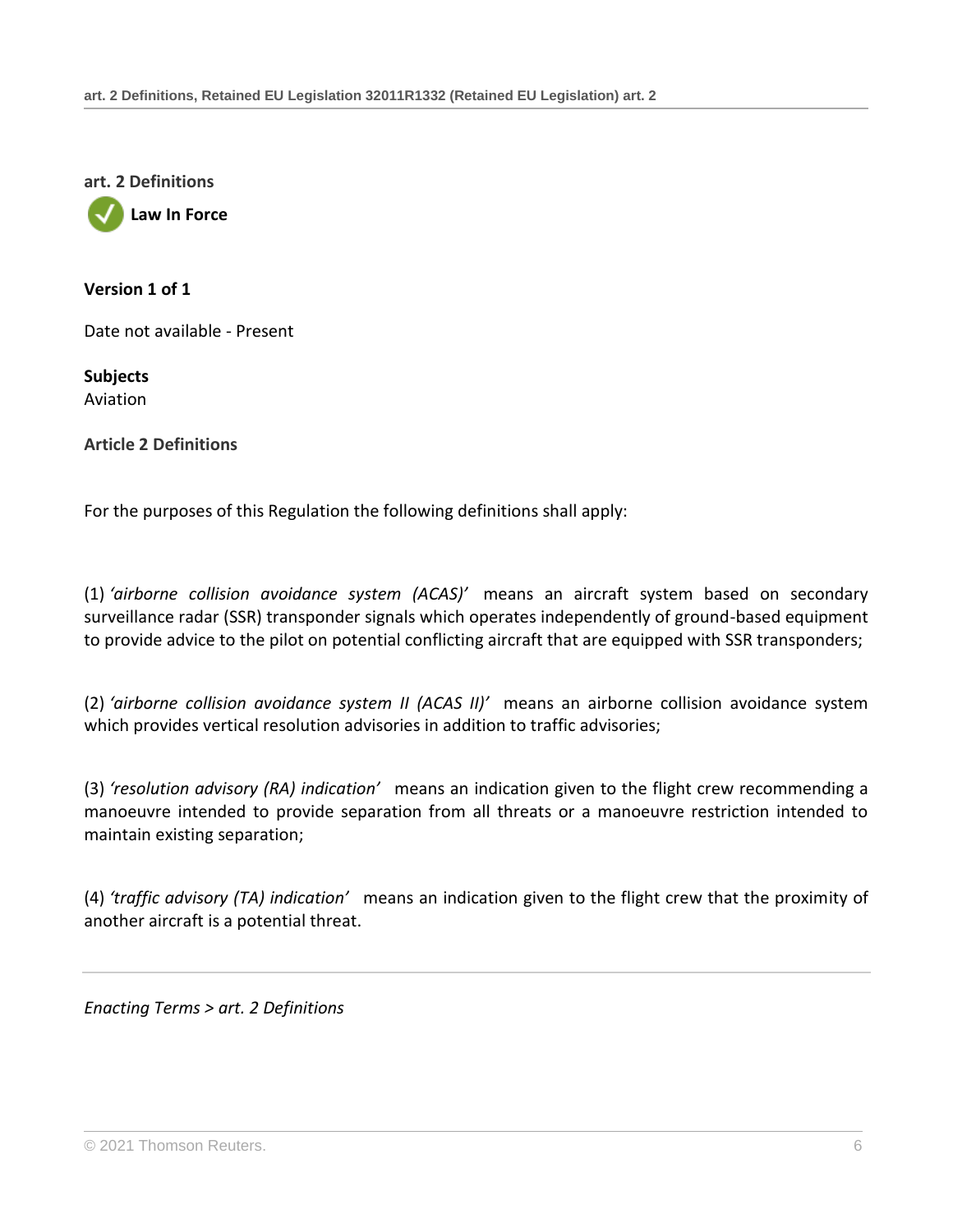## **Extent**

art. 2 definition of "airborne collision avoidance system ACAS" definition of "traffic advisory TA indication" United Kingdom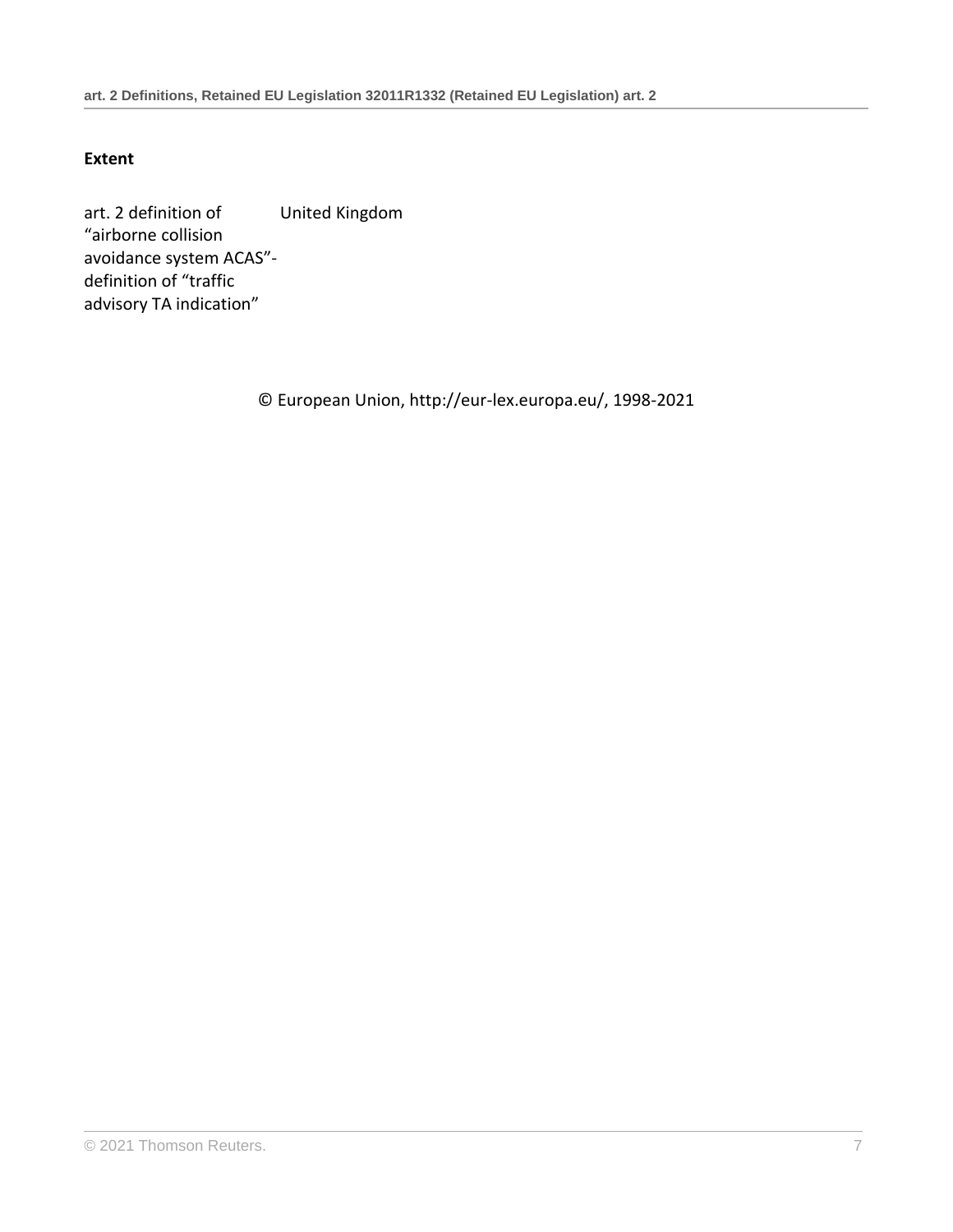**art. 3 Airborne collision avoidance system (ACAS)**



#### **Version 2 of 2**

31 December 2020 - Present

#### **Subjects**

Aviation

**Article 3 Airborne collision avoidance system (ACAS)** 1.

The aeroplanes referred to in Section I of the Annex to this Regulation shall be equipped with and operated in accordance with the rules and procedures as specified in the Annex.

2.

[The Civil Aviation Authority]<sup>1</sup> shall ensure that operation of aeroplanes referred to in Article 1(2)(a) of Regulation (EC) No 216/2008 comply with the rules and procedures specified in the Annex in accordance with the conditions set out in that Article.

#### **Notes**

1 Words substituted by Civil Aviation (Amendment etc.) (EU Exit) Regulations 2019/687 [Pt 4](http://uk.westlaw.com/Document/I9C18261052B411E99B65B657D25B307F/View/FullText.html?originationContext=document&transitionType=DocumentItem&vr=3.0&rs=PLUK1.0&contextData=(sc.Search))  [reg.8\(3\)](http://uk.westlaw.com/Document/I9C18261052B411E99B65B657D25B307F/View/FullText.html?originationContext=document&transitionType=DocumentItem&vr=3.0&rs=PLUK1.0&contextData=(sc.Search)) (December 31, 2020: shall come into force on IP completion day not exit day as specified in 2020 c.1 s.39(1) and Sch.5 para.1)

*Enacting Terms > art. 3 Airborne collision avoidance system (ACAS)*

**Extent** art. 3 art. para1- art. para2 United Kingdom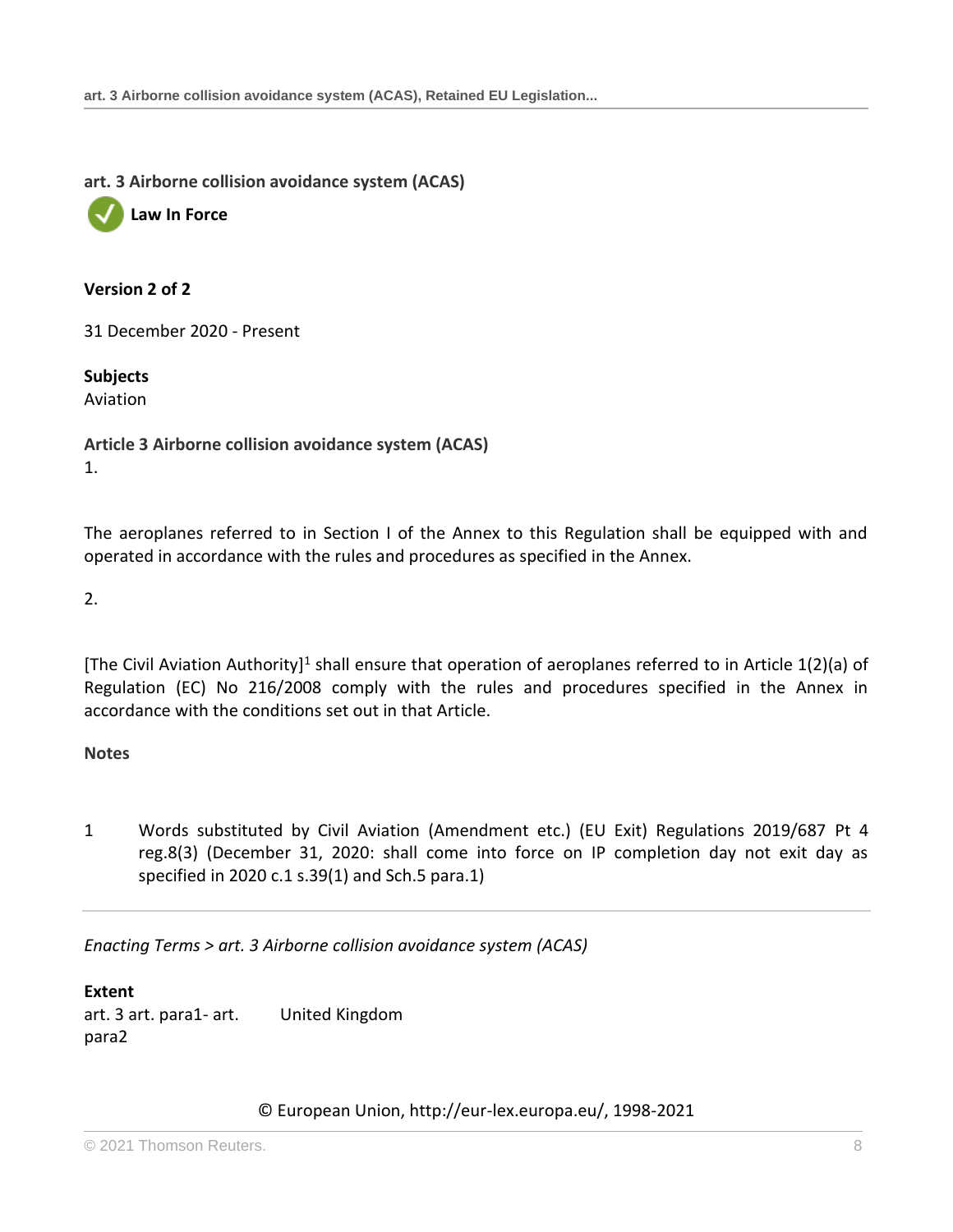**art. 4 Special provisions applying to operators subject to Council Regulation (EEC) No 3922/91**

**Law In Force**

#### **Version 1 of 1**

Date not available - Present

**Subjects** Aviation

**Article 4 Special provisions applying to operators subject to Council Regulation (EEC) No 3922/91**

Provision repealed before document was retained.

*Enacting Terms > art. 4 Special provisions applying to operators subject to Council Regulation (EEC) No 3922/91*

**Extent**

art. 4 United Kingdom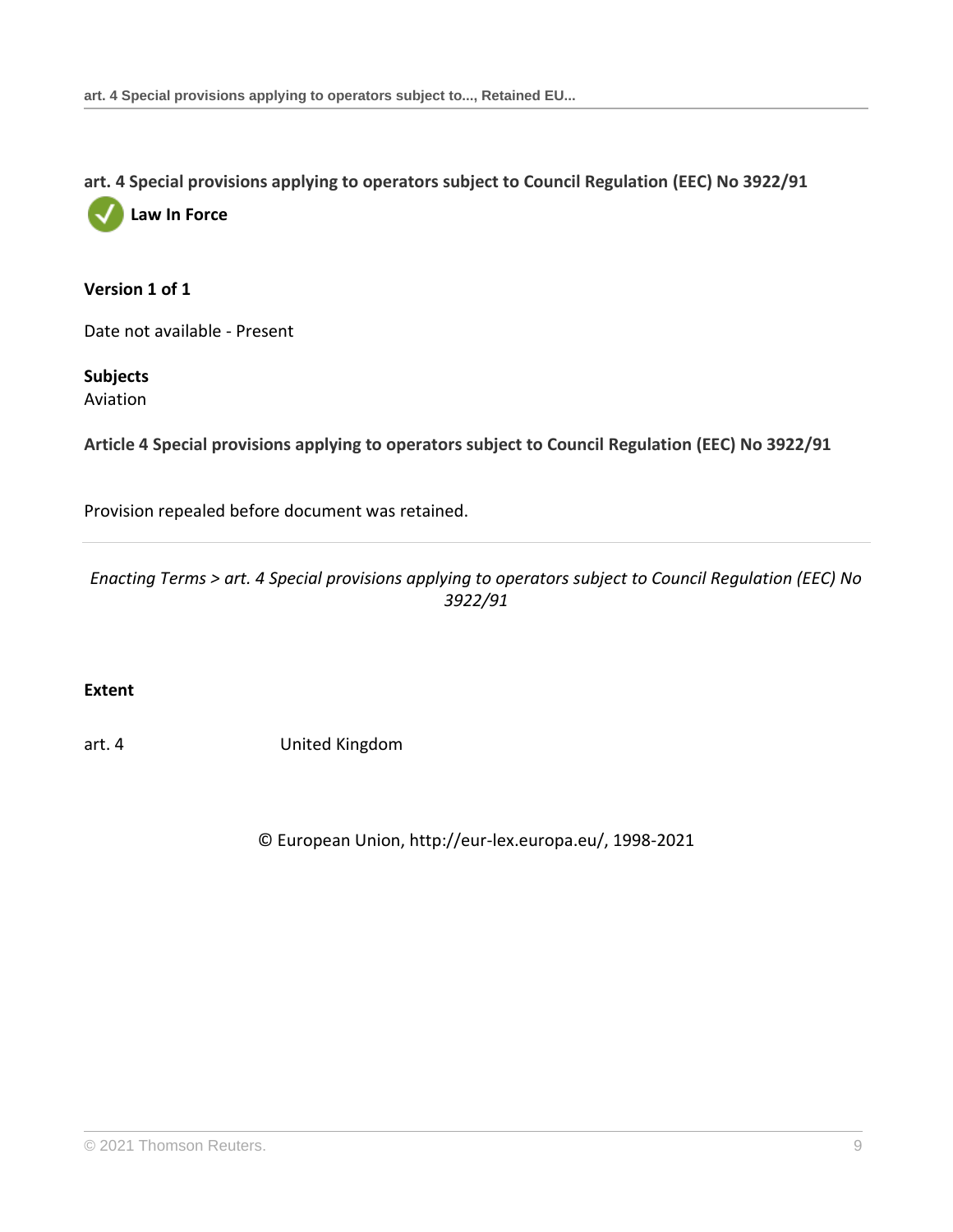**art. 5 Entry into force and application**



#### **Version 1 of 1**

Date not available - Present

**Subjects** Aviation

**Article 5 Entry into force and application** 1.

This Regulation shall enter into force on the 20th day following its publication in the *Official Journal of the European Union* .

2.

Article 3 shall apply as of 1 March 2012.

3.

By way of derogation from paragraph 2, in the case of aircraft with an individual certificate of airworthiness issued before 1 March 2012, Article 3 shall apply as of 1 December 2015.

*Enacting Terms > art. 5 Entry into force and application*

#### **Extent**

art. 5 art. para1- art. para3 United Kingdom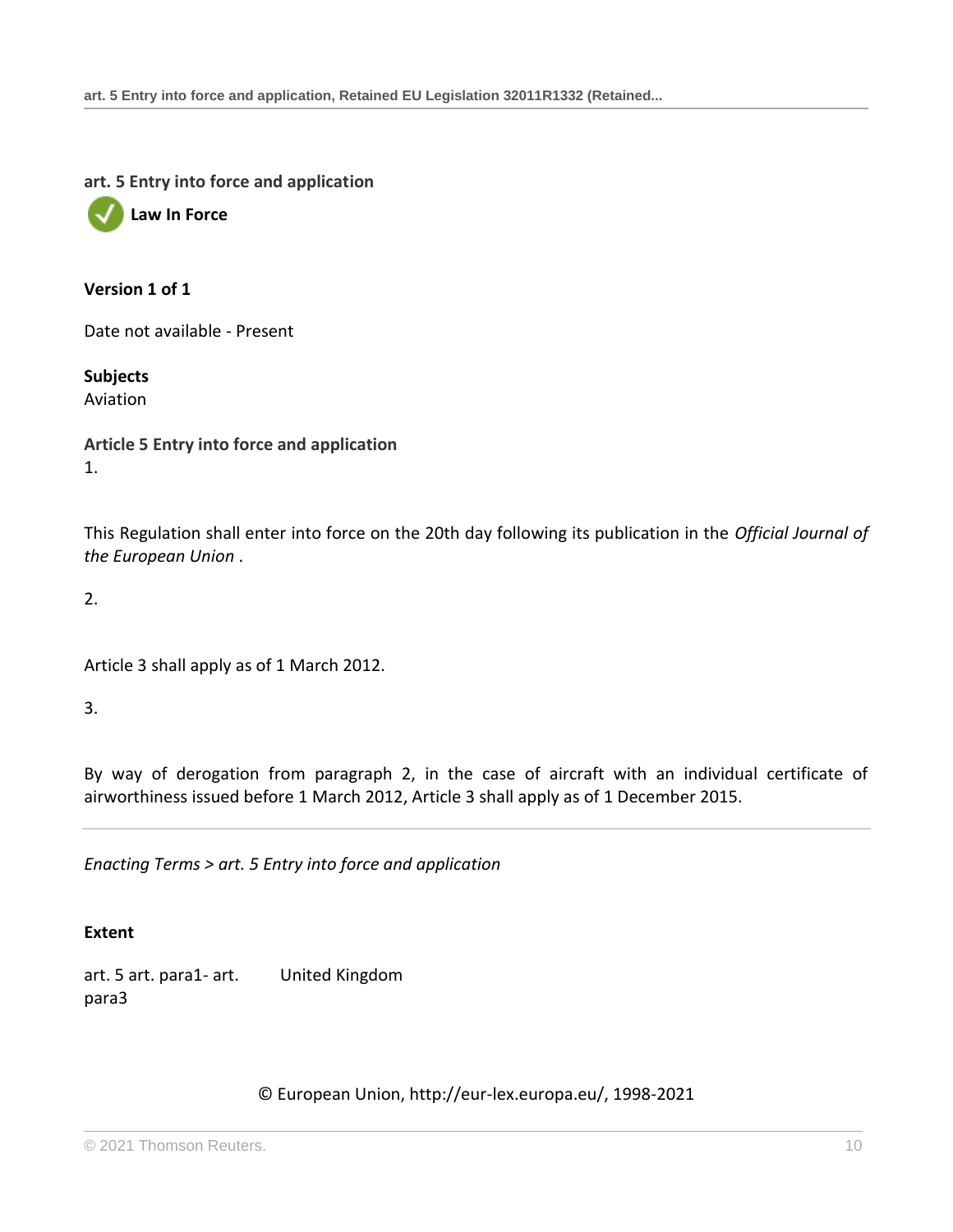**Signatures**



**Version 2 of 2**

31 December 2020 - Present

**Subjects** Aviation

 $[\ldots]^1$ Done at Brussels, 16 December 2011. *For the Commission The President* José Manuel *Barroso* **Notes**

1 Words repealed by Civil Aviation (Amendment etc.) (EU Exit) Regulations 2019/687 [Pt 4 reg.8\(4\)](http://uk.westlaw.com/Document/I9C18261052B411E99B65B657D25B307F/View/FullText.html?originationContext=document&transitionType=DocumentItem&vr=3.0&rs=PLUK1.0&contextData=(sc.Search)) (December 31, 2020: shall come into force on IP completion day not exit day as specified in 2020 c.1 s.39(1) and Sch.5 para.1)

*Enacting Terms > Signatures*

**Extent**

Signatures United Kingdom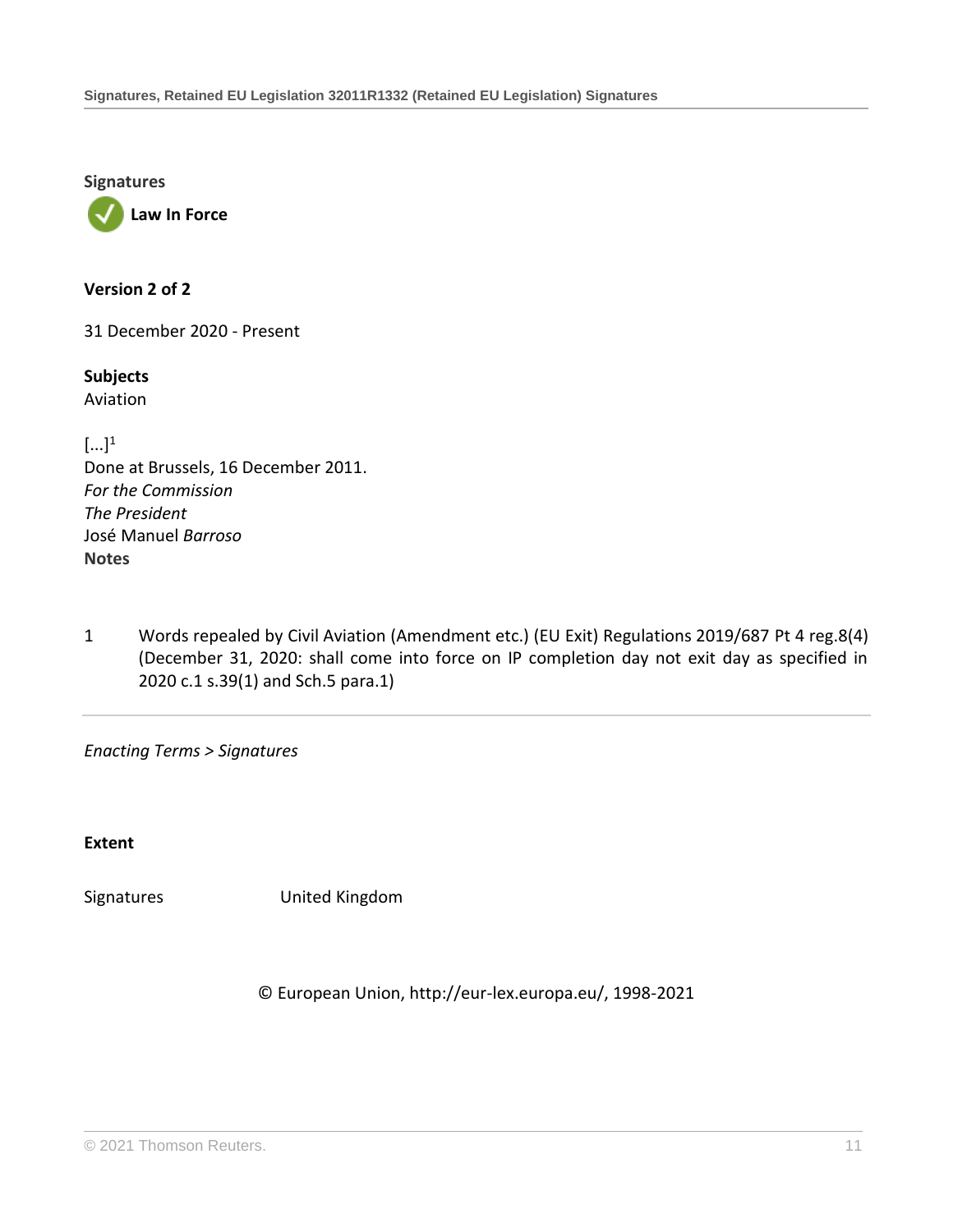**para. 1**



#### **Version 1 of 1**

Date not available - Present

**Subjects** Aviation

#### **(Part-ACAS)**

AUR.ACAS.1005 Performance requirement

(1) The following turbine-powered aeroplanes shall be equipped with collision avoidance logic version 7.1 of ACAS II:

- (a) aeroplanes with a maximum certificated take-off mass exceeding 5700 kg;
- (b) aeroplanes authorised to carry more than 19 passengers.

(2) Aircraft not referred to in point 1 which are equipped on a voluntary basis with ACAS II shall have collision avoidance logic version 7.1.

(3) Point 1 shall not apply to unmanned aircraft systems.

AUR.ACAS.1010 ACAS II training

Operators shall establish ACAS II operational procedures and training programmes so that the flight crew is appropriately trained in the avoidance of collisions and becomes competent in the use of ACAS II equipment.

*Annex I Airborne collision avoidance systems (ACAS) II > para. 1*